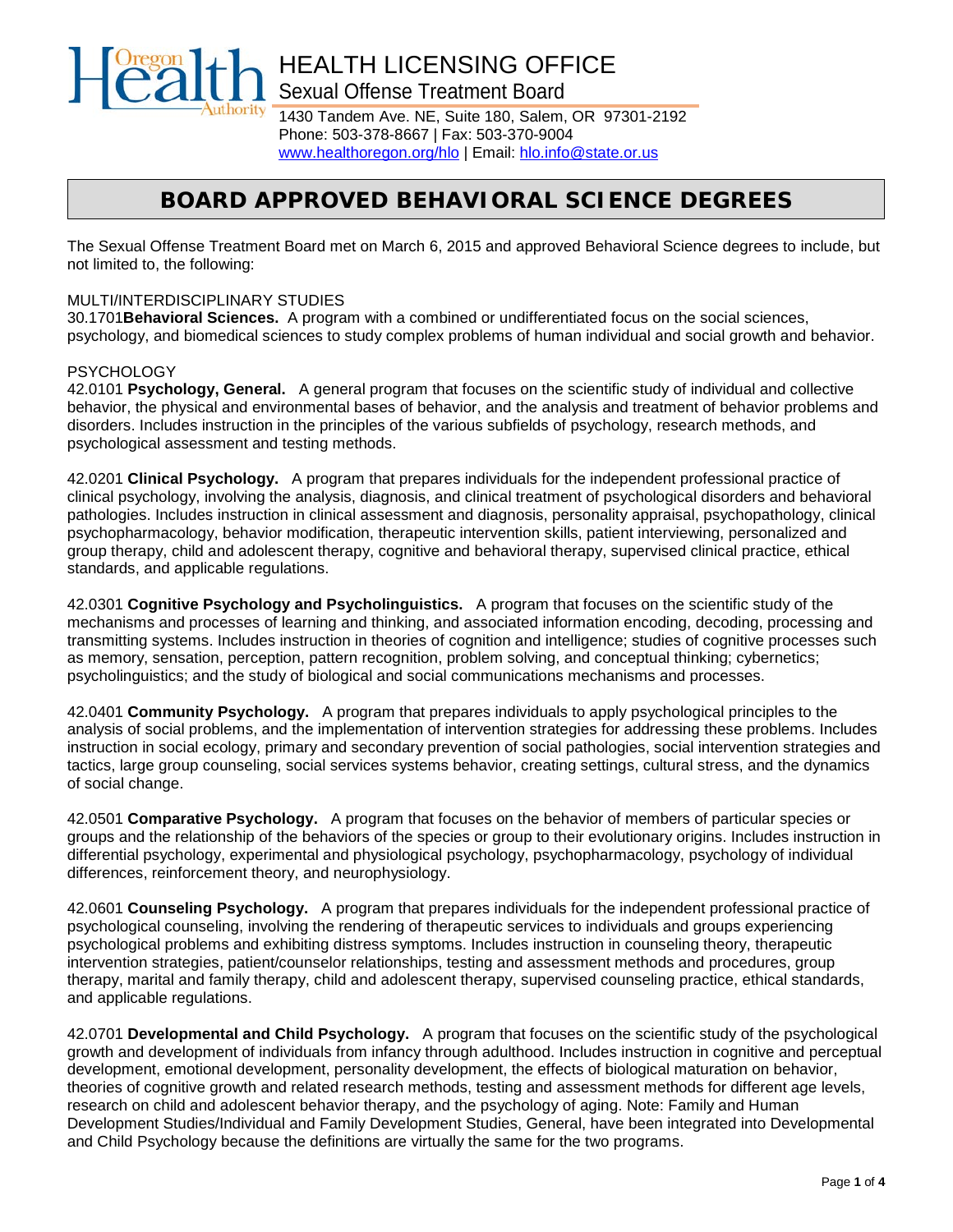42.0801 **Experimental Psychology.** A program that focuses on the scientific study of behavior under experimental conditions and the analysis of controlled behavioral responses. Includes instruction in learning theory, research design and experimental methods, psychological measurement, statistical design and methods, analysis of cognitive and behavioral variables, and the conduct of specialized and large-scale studies.

42.0901 **Industrial and Organizational Psychology.** A program that focuses on the scientific study of individual and group behavior in institutional settings, applications to related problems of organization and industry, and that may prepare individuals to apply such principles in industrial and organizational settings. Includes instruction in group behavior theory, organizational theory, reward/punishment structures, human-machine and human-computer interactions, motivation dynamics, human stress studies, environmental and organizational influences on behavior, alienation and satisfaction, and job testing and assessment.

42.1001 **Personality Psychology.** A program that focuses on the unique organization of fairly permanent characteristics that set the individual apart from other individuals and, at the same time, determine how others respond to that individual. Includes instruction in Freudian, Skinnerian, Rogerian, and Ellisonian psychology; neo-Freudian psychology; psychological systems, neurophysiology, and psychopharmacology.

42.1101 **Physiological Psychology/Psychobiology.** A program that focuses on the scientific course study of the biological bases of psychological functioning, and their application to experimental and therapeutic research problems. Includes instruction in functional neuroanatomy, neural system development, biochemical neural regulatory mechanisms, neurological biophysics, memory storage and retrieval, physiology of cognition and perception, physiological bases of psychopathology and behavioral disorders, psychopharmacology, comparative psychobiology, and specialized experimental design and research methods.

42.1601 **Social Psychology.** A program that focuses on the scientific study of individual behavior in group contexts, group behavior, and associated phenomena. Includes instruction in social learning theory, group theory and dynamics, sex roles, social cognition and inference, attribution theory, attitude formation, criminal behavior and other social pathologies, altruistic behavior, social development, and social ecology.

42.1701 **School Psychology.** A program that prepares individuals to apply clinical and counseling psychology principles to the diagnosis and treatment of student behavioral problems. Includes instruction in child and/or adolescent development; learning theory; testing, observation and other procedures for assessing educational, personality, intelligence and motor skill development; therapeutic intervention strategies for students and families; identification and classification of disabilities and disorders affecting learning; school psychological services planning; supervised counseling practice; ethical standards; and applicable regulations.

42.1801 **Educational Psychology.** A program that focuses on the application of psychology to the study of the behavior of individuals in the roles of teacher and learner, the nature and effects of learning environments, and the psychological effects of methods, resources, organization and non-school experience on the educational process. Includes instruction in learning theory, human growth and development, research methods, and psychological evaluation.

42.1901 **Psychometrics and Quantitative Psychology.** A program that focuses on the mathematical and statistical procedures used in psychological test construction and validation; the general problems of the measurement of behavior; and the application of quantitative methods to research design and other methodological topics.

42.2001 **Clinical Child Psychology.** A program that focuses on the developmental processes of children and associated disorders and that prepares individuals for the independent professional practice of clinical child psychology. Includes instruction in developmental neuropsychology, child psychopathology, testing of children and adolescents, pediatric psychology, psychosocial variables in child development, clinical skills, family therapy, behavioral assessment and intervention, clinical skills, consultation, professional standards and ethics, and applications to topics such as infancy, childhood, and adolescence.

42.2101 **Environmental Psychology.** A program that focuses on the study of behavioral interactions between human beings and the environment in individual and group contexts, and ways to improve them. Includes instruction in contextual theory; statistics; physiological, social, and psychological responses to natural and technological hazards and disease; environmental perception and cognition; loneliness and stress; and psychological aspects of environmental design and planning.

42.2201 **Geropsychology.** A program that focuses on the psychology of aging and of elderly individuals and populations, with reference to growth and decline across the life span. Includes instruction in gerontology, developmental and adult psychology, age-related development and decline of cognitive processes, age-related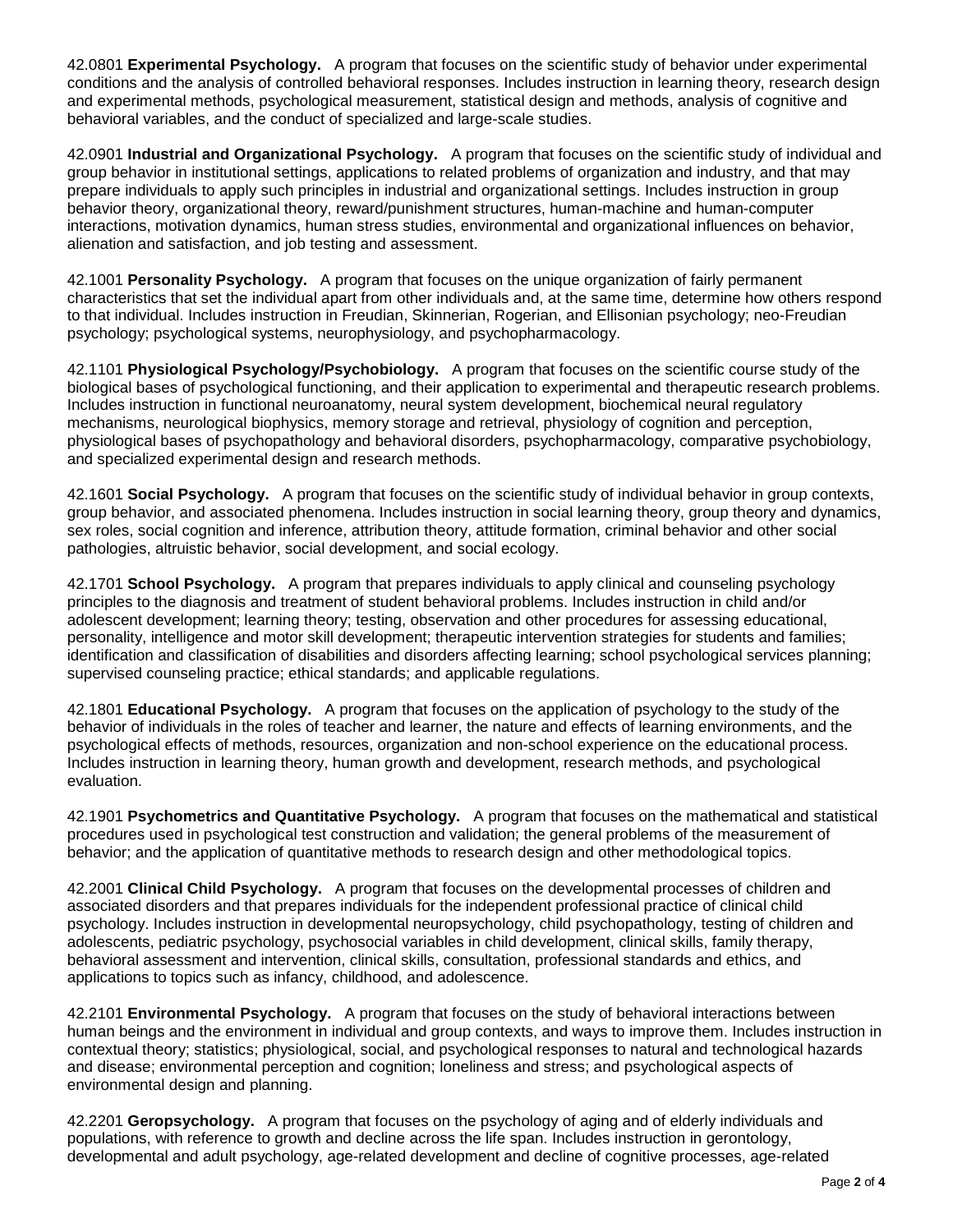psychological and neurological disorders, social and personality development in aging populations and individuals, and applications to the clinical treatment and care of older adults.

42.2301 **Health/Medical Psychology.** A program that focuses on the psychological study of health and illness, and recovery, from the perspective that these phenomena arise from a combination of physical, behavioral, and social conditions. Includes instruction in abnormal and social psychology, psychophysiology, psychopharmacology, learning processes, clinical and behavioral therapies, biopsychosocial modeling, clinical procedures and assessment, preventive education, psychotherapy, rehabilitation processes, and research methods.

42.2401 **Psychopharmacology.** A program that focuses on the study of the behavioral effects of medications, drugs, nutrients, and chemicals (including natural and artificial toxins) in laboratory and clinical settings. Includes instruction in pharmacology, behavioral toxicology and pharmacology, neuroscience, physiology, clinical psychopharmacology, substance abuse treatments and antidotes, neurochemical mechanisms, epidemiology of chemicals and substances, biochemical interactions, and psychoactive drugs.

42.2501 **Family Psychology.** A program that prepares individuals to provide therapeutic, evaluative, and research services to families and individuals in the family unit context. Includes instruction in natural and family systems theory, family and group rituals, family evaluation and assessment, marital and couples therapy, sex therapy, parenting, interviewing techniques, genogram construction, family sculpting, diversity issues, family violence, family law, and professional standards and ethics.

42.2601 **Forensic Psychology.** A program that prepares individuals to apply clinical, counseling, school, and neuropsychology skills to the provision of psychological services within the criminal justice and civil legal systems, including consultation, assessment, and interventions. Includes instruction in the epidemiology of mental/behavioral disorders, risk factors for violence and criminality, profiling and patterning, psychological testing, prediction and intervention measurement, forensic assessment, criminal and civil law and procedures, secure environments, forensic treatment and intervention skills, and professional standards and ethics.

### [PUBLIC ADMINISTRATION AND SOCIAL SERVICE PROFESSIONS](http://nces.ed.gov/ipeds/cipcode/cipdetail.aspx?y=55&cipid=88556)

44.0701 **Social Work.** A program that prepares individuals for the professional practice of social welfare administration and counseling, and that focus on the study of organized means of providing basic support services for vulnerable individuals and groups. Includes instruction in social welfare policy; case work planning; social counseling and intervention strategies; administrative procedures and regulations; and specific applications in areas such as child welfare and family services, probation, employment services, and disability counseling.

## **SOCIOLOGY**

45.1101 **Sociology.** A program that focuses on the systematic study of human social institutions and social relationships. Includes instruction in social theory, sociological research methods, social organization and structure, social stratification and hierarchies, dynamics of social change, family structures, social deviance and control, and applications to the study of specific social groups, social institutions, and social problems.

### HEALTH PROFESSIONS AND RELATED CLINICAL SCIENCES

51.1501 **Substance Abuse/Addiction Counseling.** A program that prepares individuals to help prevent substance abuse, counsel individuals and families with drug and alcohol problems, and perform intervention and therapeutic services for persons suffering from addiction. Includes instruction in individual and group counseling skills, psychology of addiction, sociology, crisis intervention, substance abuse identification methodologies, substance abuse treatment modalities, substance abuse prevention and treatment resources, pharmacology and behavioral aspects of abused substances, treatment evaluation, patient observation and education, group dynamics, professional standards and ethics, and applicable law and regulations.

51.1502 **Psychiatric/Mental Health Services Technician.** A program that prepares individuals, under the supervision of psychiatrists, psychologists, nurses, and other mental health care professionals, to provide direct patient care services, assist in developing and implementing treatment plans, administer medications, and perform related administrative functions. Includes instruction in mental health theory, applied psychopathology, patient communication and management, crisis intervention, psychotropic medication, mental health treatment procedures, substance abuse, record-keeping, clinical administrative skills, and applicable standards and regulations.

51.1503 **Clinical/Medical Social Work.** A program that prepares individuals for the specialized professional practice of social work, in collaboration with other health care professionals, in hospitals and other health care facilities and organizations. Includes instruction in social work, psychiatric case work, clinical interviewing techniques, therapeutic intervention strategies, patient testing and evaluation, patient and family counseling, social rehabilitation, patient care planning, record-keeping, and support services liaison.